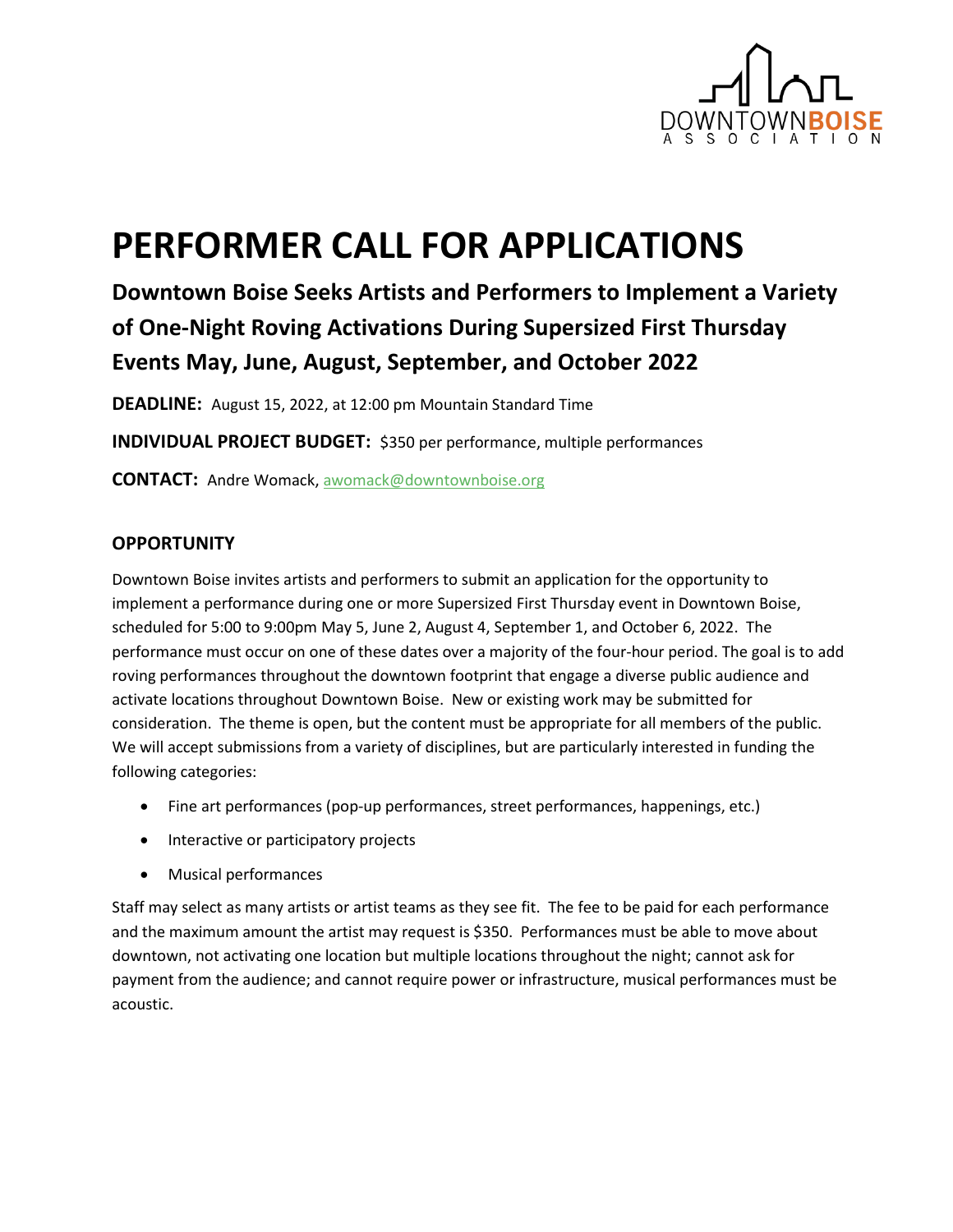

#### **QUESTIONS & CLARIFICATIONS**

Submit any questions or clarifications to Andre Womack, [awomack@downtownboise.org.](mailto:awomack@downtownboise.org)

#### **APPROXIMATE TIMELINE**

| <b>Description</b>                      | Date                                                         |
|-----------------------------------------|--------------------------------------------------------------|
| <b>Call Released</b>                    | March 24                                                     |
| <b>Application Deadline</b>             | 15 August 2022 at 12:00 pm                                   |
| <b>Project Selection</b>                | Ongoing                                                      |
| <b>Supersized First Thursday Events</b> | May 5, June 2, August 4, September 1, and<br>October 6, 2022 |

#### **PROJECT BACKGROUND**

The goal of roving performances at Supersized First Thursday is to activate Downtown Boise providing an element of surprise and whimsy for downtown patrons while highlighting the breadth of Boise's artistic community. These projects will occur throughout downtown on corners, sidewalks, and unexpected locations allowing visitors to be surprised by an unanticipated performance or artistic moment, offering the opportunity to pause and enjoy while traversing between destinations.

First Thursday is a tenured promotion with dozens of downtown businesses offering later hours, new products, tastings, or specials to entice the event's thousands of visitors. In 2021, four months of First



Thursday were made to be 'Supersized' First Thursday with the addition of a robust slate of artistic, roving performances. The success of this expansion was astounding; therefore, we're excited to add one more month and bring this back for 2022. We continue to look to broaden the types of performances and anticipate selecting between three to five performers for each Supersized First Thursday.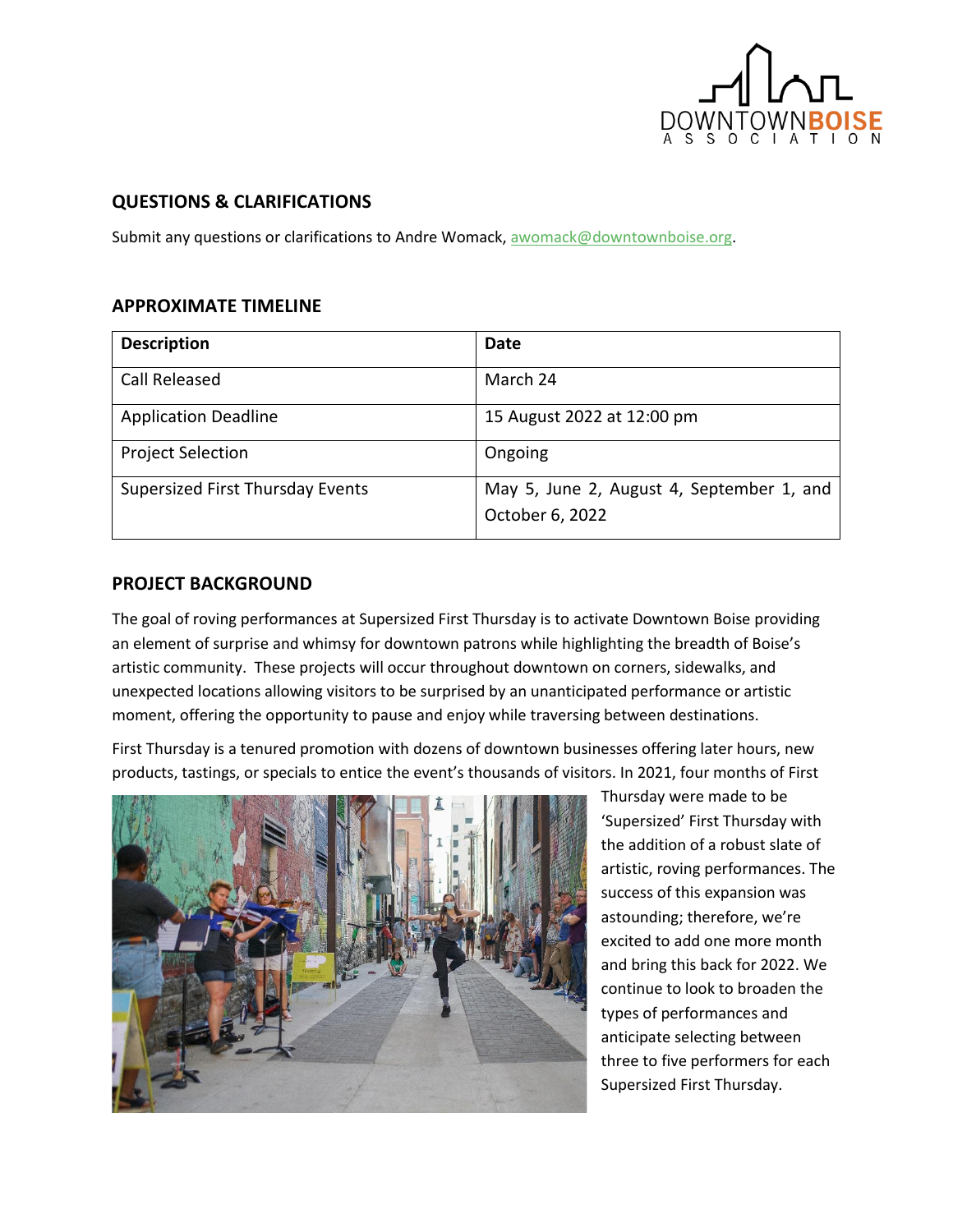

#### **PROJECT INFORMATION**

Artists will apply for the opportunity to perform at Supersized First Thursday. Once selected, the artist or artist team will be provided a map of the areas of downtown they are to activate for their evening. Artists will be required to provide all tools, equipment, technology, knowledge, and labor necessary to successfully execute the proposed performance.

Staff may assist the artist to determine locations that suit the needs of the performance. Performances must allow the public realm to remain fully ADA accessible and provide a free experience to all members of the public. All projects will occur within the Downtown Boise footprint to encourage maximum impact and visibility. For specific projects it is at the discretion of DBA to potentially assign a location.

All projects could be documented by DBA staff and/or DBA contractors through both video and photo recording methods. DBA shall retain ownership of the video and photo documentation and may choose to promote or display the work publicly, at a later date. Artists shall retain ownership of the copyright of the works and may retain a copy of the documentation for their personal record.



#### **GENERAL LOCATION**

Within Business Improvement District Boundary and Associate Membership Boundary map are[a HERE.](https://ctycms.com/id-boise/docs/dba-and-associate-member-boundary-map.pdf)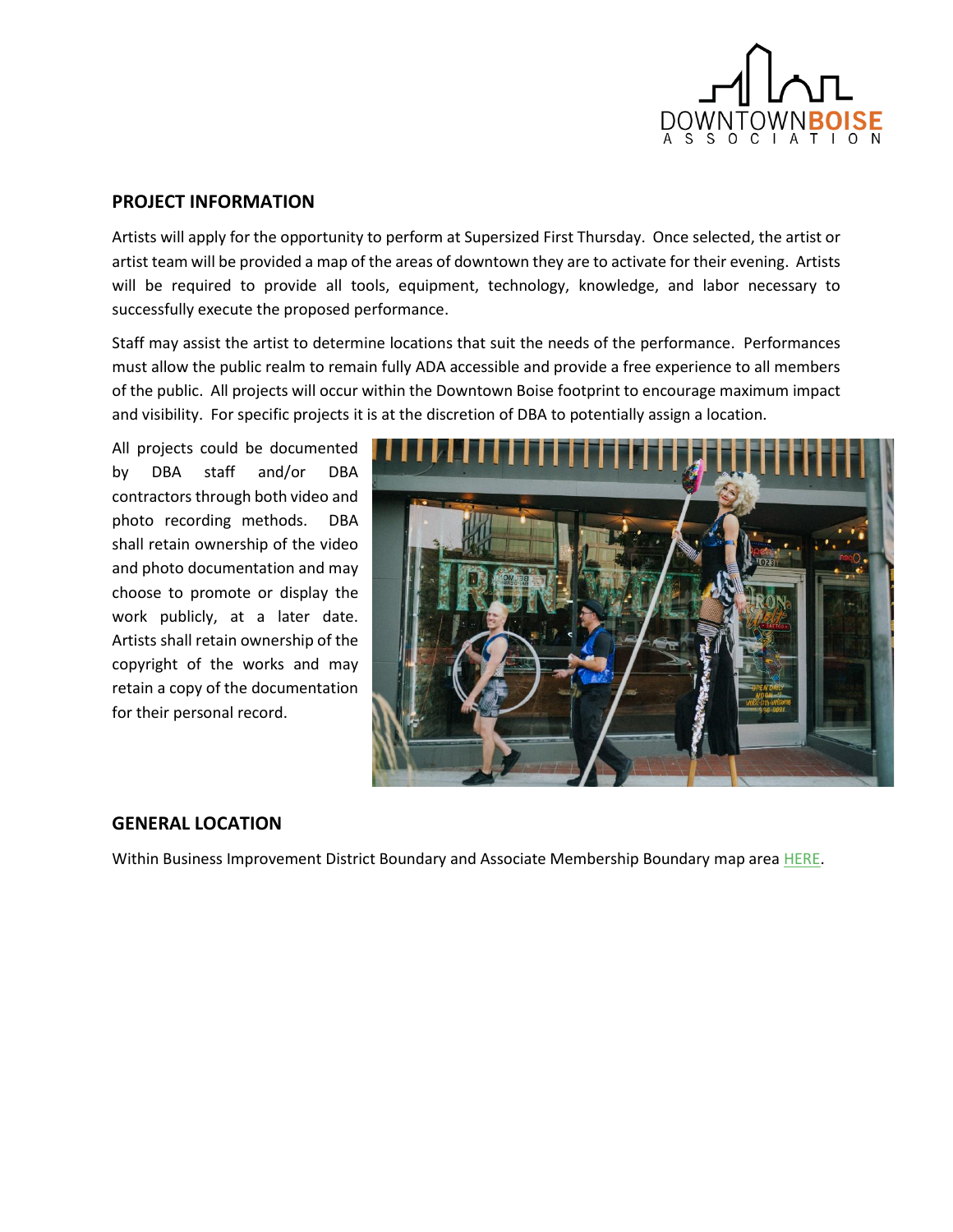

### **APPLICATION INSTRUCTIONS AND INFORMATION**

**ALL APPLICATIONS MUST BE SIGNED.** The Owner of the application, once submitted, is Downtown Boise Association.

- 1. **Submit Applications to Downtown Boise Association via E-mail** t[o awomack@downtownboise.org.](mailto:awomack@downtownboise.org.)
	- o The subject line should read: **Supersized First Thursday Art.**

Downtown Boise Association does not discriminate in its programs and activities on the basis of race, religion, national origin, sex, age, sexual orientation, gender identity and/or disability.

We encourage persons with disabilities and those who require language assistance to participate in our programs and activities.

## **EVALUATION PROCESS**

Downtown Boise Association reserves the right to reject any and all applications, to waive any irregularities in the applications received and to accept the applications that are in the best interest of DBA. Applications will be reviewed by DBA staff. The Application package shall contain the following information:

#### **1. Application Form**

Fill out and sign the Application Form/ Signature Page and submit including a project description describing the proposed direction for the performance. Be sure to acknowledge the maximum fee to be paid to each artist or artist group of \$350.

**2. Images, video, or links to current and past work, if available (not required)**